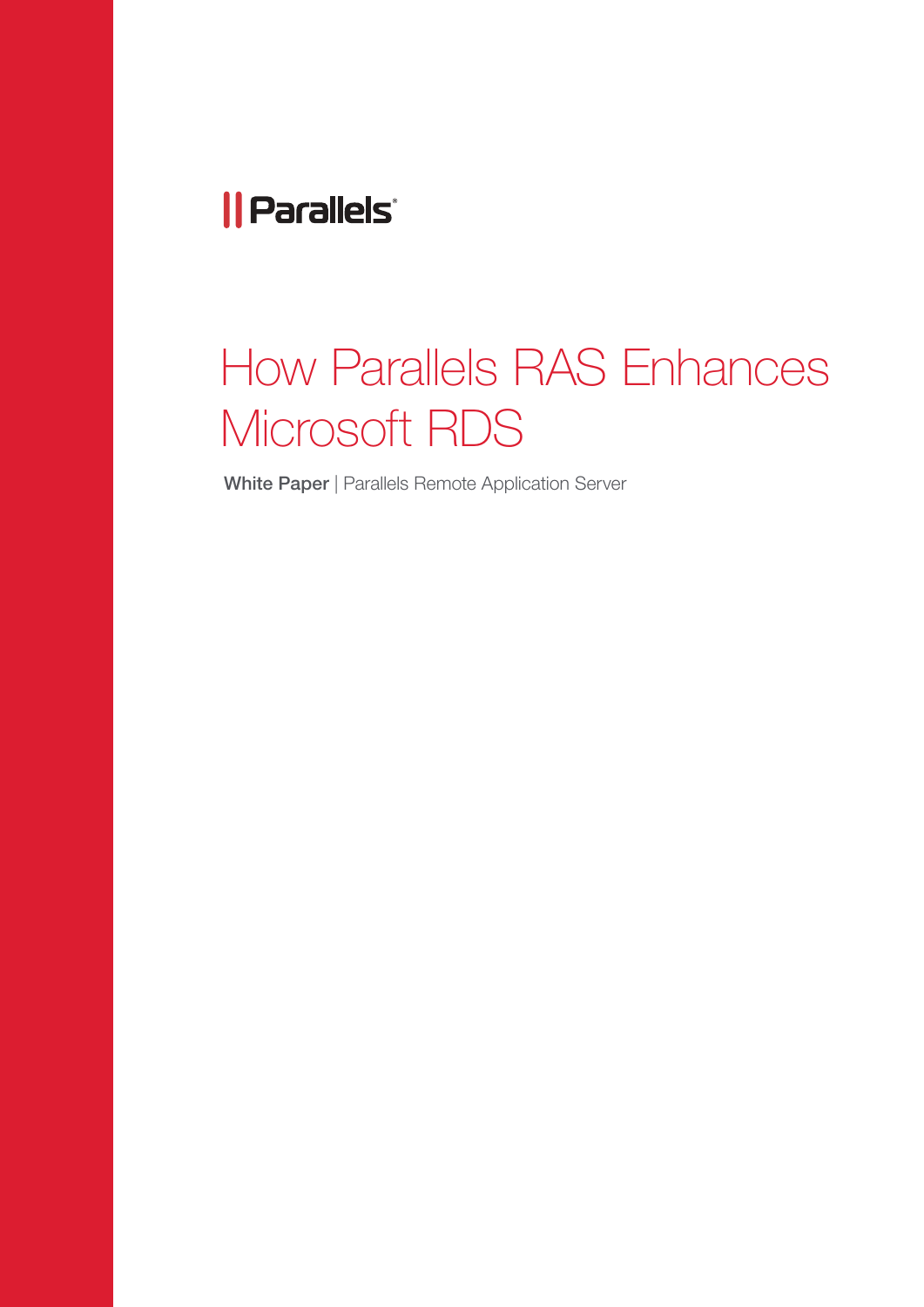## Table of Contents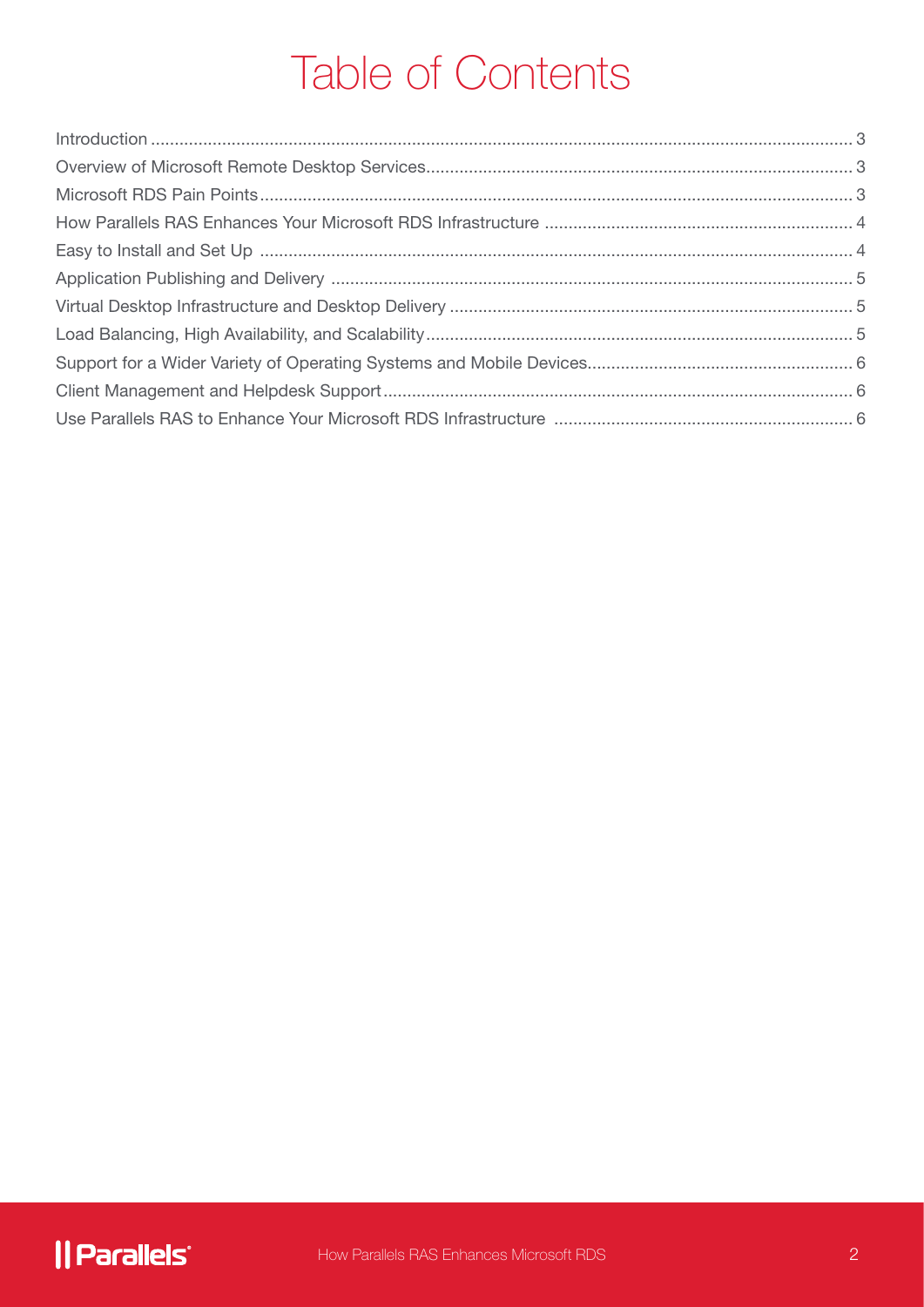#### Introduction

In 2001, Microsoft<sup>®</sup> introduced the RDP protocol, a proprietary protocol that allowed users to access an operating system's desktop remotely. Since then, Microsoft has come a long way, developing the Microsoft Remote Desktop Services (RDS) to facilitate remote desktop access. Formerly known as Terminal Services, Microsoft RDS consists of several tools and services that allow businesses to build an application and virtual desktop delivery solution for their users.

However, Microsoft RDS leaves a lot to be desired. This white paper highlights the pain points of RDS solutions, and how systems administrators can use Parallels® Remote Application Server (RAS) to enhance their Microsoft RDS infrastructure to provide the functionality users need to be more productive.

#### Overview of Microsoft Remote Desktop Services

Depending on the environment and the business requirements, Microsoft RDS can be set up either as Session Host, which is commonly used for publishing applications (RemoteApp) or as a Virtualization Host, commonly used for publishing desktops and virtual desktop infrastructure(VDI). Microsoft RDS is based on a suite of different server role services, mainly consisting of the following:

- Remote Desktop Session Host: The server that hosts Windows-based programs or the full Windows® desktop for remote access.
- Remote Desktop Virtualization Host: An RD Virtualization Host that integrates with Microsoft Hyper-V® to provide virtual machines (VMs).
- Remote Desktop Licensing: The server that manages the client access licenses.
- Remote Desktop Connection Broker: This is the central server of the Infrastructure. Principle functions include assigning users to remote desktops and applications or load balancing incoming sessions.
- Remote Desktop Web Access: This server enables users to access the RemoteApp and Desktop
- Connections through the Start menu on a computer or through a web browser.
- Remote Desktop Gateway: This server enables authorized remote users to connect to resources on an internal corporate network, from any Internet-connected compatible device.

#### Microsoft RDS Pain Points

Limited Load Balancing Functionality: The Remote Desktop Connection Broker manages the distribution of connections between the different servers in the farm. The technology is very limited because it only distributes the connections based on session count and server weight.

Limited Load Balancing of Gateways: Network Load Balancing or DNS Round Robin can be used to load balance the network traffic, though none of them track the health of the gateway service and NLB has to be installed and configured separately. To achieve true load balancing, Azure Load Balancer or any other thirdparty solution is required.

Limited Client Device Support: Remote Desktop client is only available for Windows, iOS, Mac®, and Android. Microsoft RDS does not have a Linux® client, so the only option for IT administrators looking for wider client support is to use third-party solutions.

Difficult to Install, Set Up, and Update: The process of installing and setting up a virtual desktop and application delivery solution with Microsoft RDS is lengthy and complex. It requires systems administrators to install and configure several different servers and server roles, and to install additional software to support the setup.

Difficult to Manage: A Microsoft RDS solution is made up of several different software components, and there is no central dedicated console. IT administrators have to individually configure every component via different management consoles by logging in to different servers.

Difficult to Scale Up: To scale up a Microsoft RDS infrastructure or configure load balancing and high availability features, administrators have to install and configure additional software components such as Microsoft NLB, Failover Cluster, and Microsoft SQL, most of which are available at an additional cost.

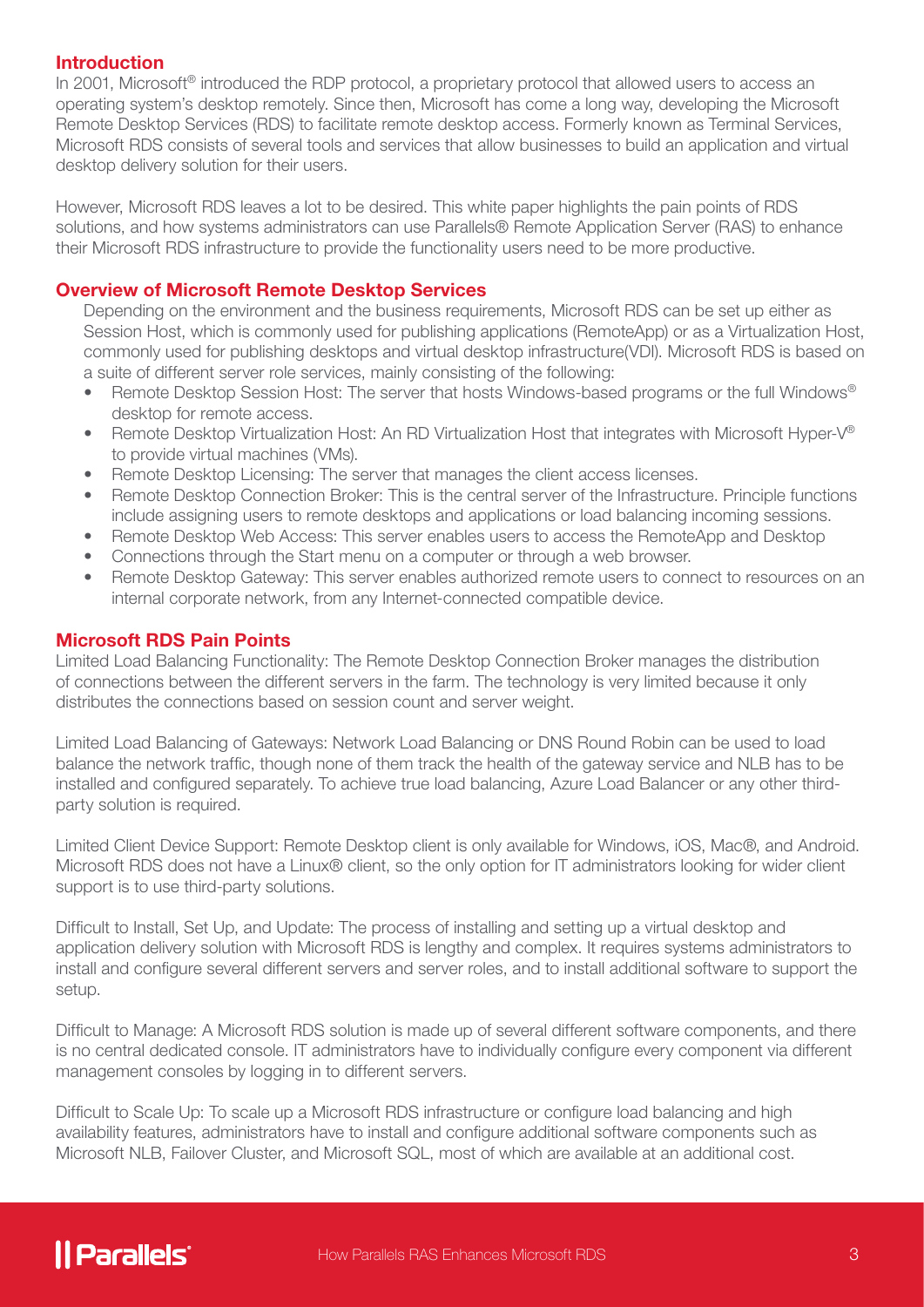Problematic and Restrictive Version Interoperability: One of the biggest problems of Microsoft RDS is compatibility issues among different role services. For instance, Windows Server 2016 is just backward compatible with a few components. Also, all Session Hosts and Connection Brokers servers need to be running the same OS version, and the License Server must be using the same OS version as the RD Session Host.

Limited Support for Guest Operating Systems: In a VDI deployment, a Windows Server 2016 RD Virtualization Host server only supports Windows 10 Enterprise, Windows 8.1 Enterprise, Windows 8 Enterprise, and Windows 7 SP1 Enterprise as quest machines.

Limited Hypervisor Support: Remote Desktop Virtualization Host role only supports Microsoft Hyper-V to host VDIs.

Upgrade Limitations: Upgrades are limited and may require reinstallation of roles (setup downtime). For upgrades from Windows 2012 to 2012 R2, all Microsoft RDS roles can be upgraded in place. However, upgrades to Windows Server 2016 are supported only from Windows Server 2012 R2 and Windows Server 2016 TP5.

#### How Parallels RAS Enhances Your Microsoft RDS Infrastructure

Parallels RAS is an application and virtual desktop delivery solution that allows systems administrators to create a private cloud from which they can centrally manage the delivery of all applications, virtual desktops, and business-critical data on the infrastructure. Parallels RAS is well known for its ease of use, low license costs, and features list. This section highlights some of the enhancements Parallels RAS offers when used in conjunction with Microsoft RDS.

Even in the early stages of planning, Parallels RAS has a lot to offer. It allows businesses to set up an application and virtual desktop delivery solution in just a few minutes, thanks to the following features.

#### Easy to Install and Set Up

Simple Wizard-Based Installation: Very straightforward process for an "all-in-one" solution. The default setup is tailored to help businesses get started very easily with configured SSL certificates, remote access, and fully enabled HTML5 support. Thanks to intuitive software, even junior IT personnel can build a complete setup within a couple minutes without requiring any training. Quickstart wizards guide the administrator through configuring terminal servers, publishing applications, and inviting users to connect.

Straightforward Licenses: Parallels RAS licensing is priced per concurrent user. All the components needed to build a scalable and high-availability application and virtual desktop solution are included in the license.

Centralized Configuration Console: To manage, monitor, and scale up the Parallels RAS farm, systems administrators just use the Parallels RAS Console. Even when installing new components or configuring a multisite environment, systems administrators do not need to log in to other remote servers; everything can be done from the central console.

Auto-Configuration of Remote Desktop Session Hosts: Systems administrators do not have to install and configure any server roles. Parallels RAS automatically installs the needed server roles (such as the Remote Desktop Session Host) on the servers from where applications and desktops are published.

Easy Management of Remote Desktop Session Hosts (RDSH) and Sessions: In Parallels RAS, administrators can schedule reboots or temporarily disable a server or a group of servers, making it much easier to maintain the servers or upgrade applications.

Requires Less Hardware Resources: Parallels RAS is a very low-resource application and virtual desktop delivery solution. A basic setup can be installed on a single server. No additional database servers are required for a high availability solution, which also means no extra license costs.

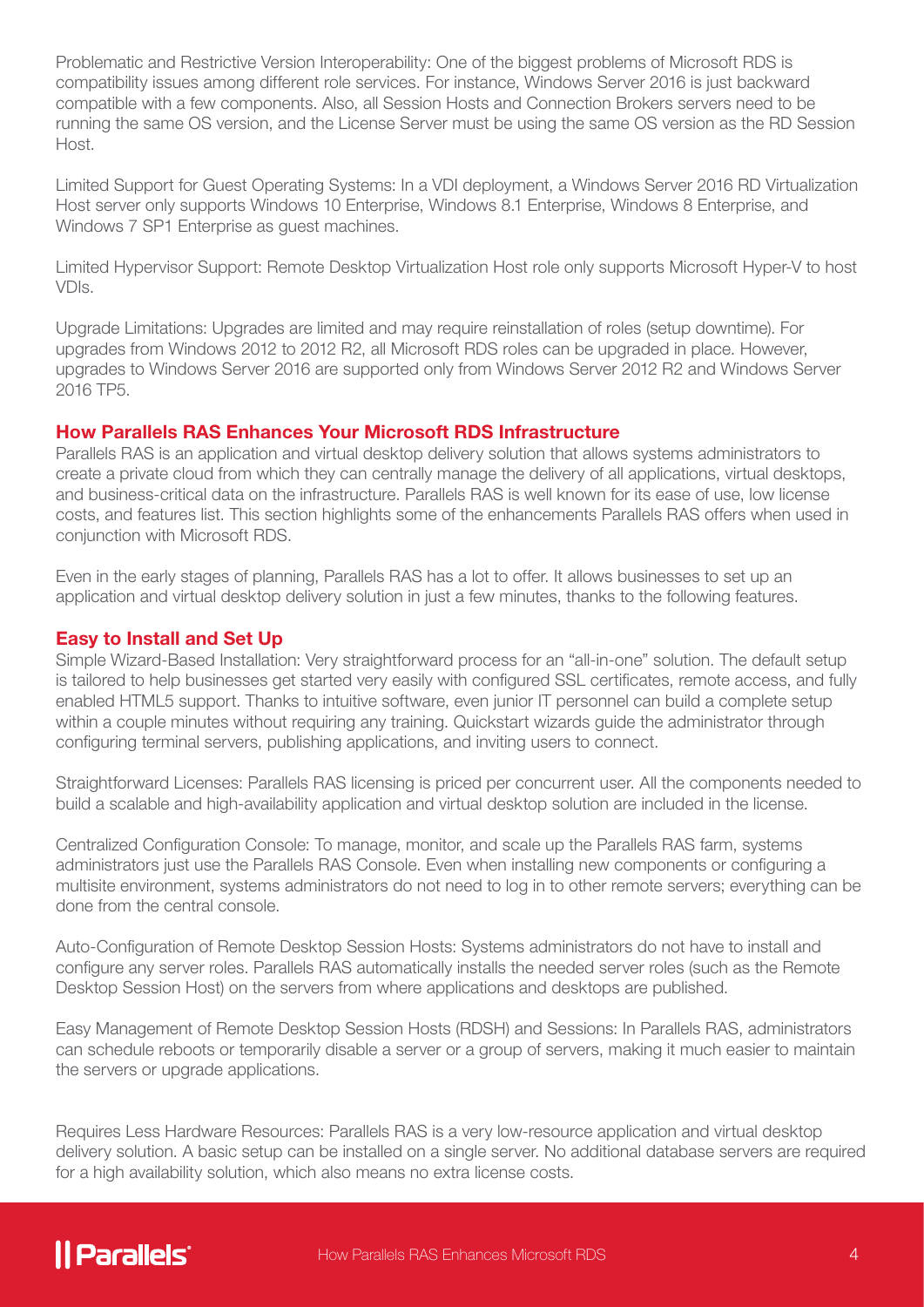Central Logging: All of the changes and actions of every Parallels RAS administrator are centrally recorded in the auditing log. This audit trail can be used to ease troubleshooting and can also be used for security purposes.

#### Application Publishing and Delivery

Parallels RAS uses Microsoft's own Remote Desktop Protocol and Remote Desktop Services role to publish applications. Parallels RAS enhances these features through its own set of application publishing features and management tools, allowing systems administrators to provide a better experience for their users. With Parallels RAS, IT administrators are able to:

- Publish applications that are installed in different paths on different servers, allowing them to publish any type of application, even if it is custom or legacy. Access to published applications can be verified prior to making the applications available to the end user, ensuring resources are available in the specified path.
- Monitor the usage of published applications and limit the number of instances, or specify when a published application can be launched by users.
- Easily implement filtering rules to restrict access to published applications using a variety of criteria: user or group, MAC or IP address, client software, gateway, and more.
- Publish legacy applications from desktop operating systems.
- Publish applications from Turbo.net public repositories. Applications run in an isolated virtual environment called a container, eliminating installation procedures, conflicts, and dependencies.
- Publish using Microsoft App-V. Parallels RAS has implemented Microsoft App-V application containers. App-V applications available on an RDSH host are shown for publishing within the Parallels RAS Console, without any additional configuration required.
- Enforce client policies. Parallels RAS offers a complete client-policies solution that can be easily configured in the console. These policies can be individually filtered by connecting gateway criteria, MAC criteria, and client type (HTML5, Windows, and more).
- Easily create templates or clone RDSH, ensuring there are always enough servers and resources available for users.
- Use RDSH auto-scaling, with an optimized number of Microsoft RDS Hosts based on the users' demand. Servers can be automatically provisioned or de-provisioned when the workload threshold is above or under a specified value. Full and linked clones are supported.

#### Virtual Desktop Infrastructure and Desktop Delivery

On the VDI side, Parallels RAS supports templates created with the following versions of Windows as a guest OS: Windows 7, Windows 8, Windows 8.1, and Windows 10.

Systems administrators can use the customized Parallels version of Microsoft Sysprep—RASprep—to automatically prepare and configure virtual desktops. Compared to Sysprep, RASprep is faster, thus allowing a quicker deployment of VDI desktops. Parallels RAS also supports linked-clones technology; each deployed virtual machine shares virtual disks with the parent virtual machine in an ongoing manner. This allows multiple VMs to use the same software installation, saving disk space and provisioning time.

Parallels RAS supports hypervisors from Citrix®, VMware®, Microsoft's own Hyper-V, Nutanix Acropolis, and Kernel-based Virtual Machine (KVM). This means that systems administrators can build a VDI solution using a wide range of technologies, because virtual machines can be delivered simultaneously from different platforms.

#### Load Balancing, High Availability, and Scalability

An out-of-the-box installation of Parallels RAS load balances all the incoming connections based on servers' CPU load and memory usage, as well as the number of concurrent user sessions each server has. It redirects the new incoming connection to the least busy server, ensuring an optimum user experience. Parallels load balancing system is configuration-free; administrators do not have to configure anything.

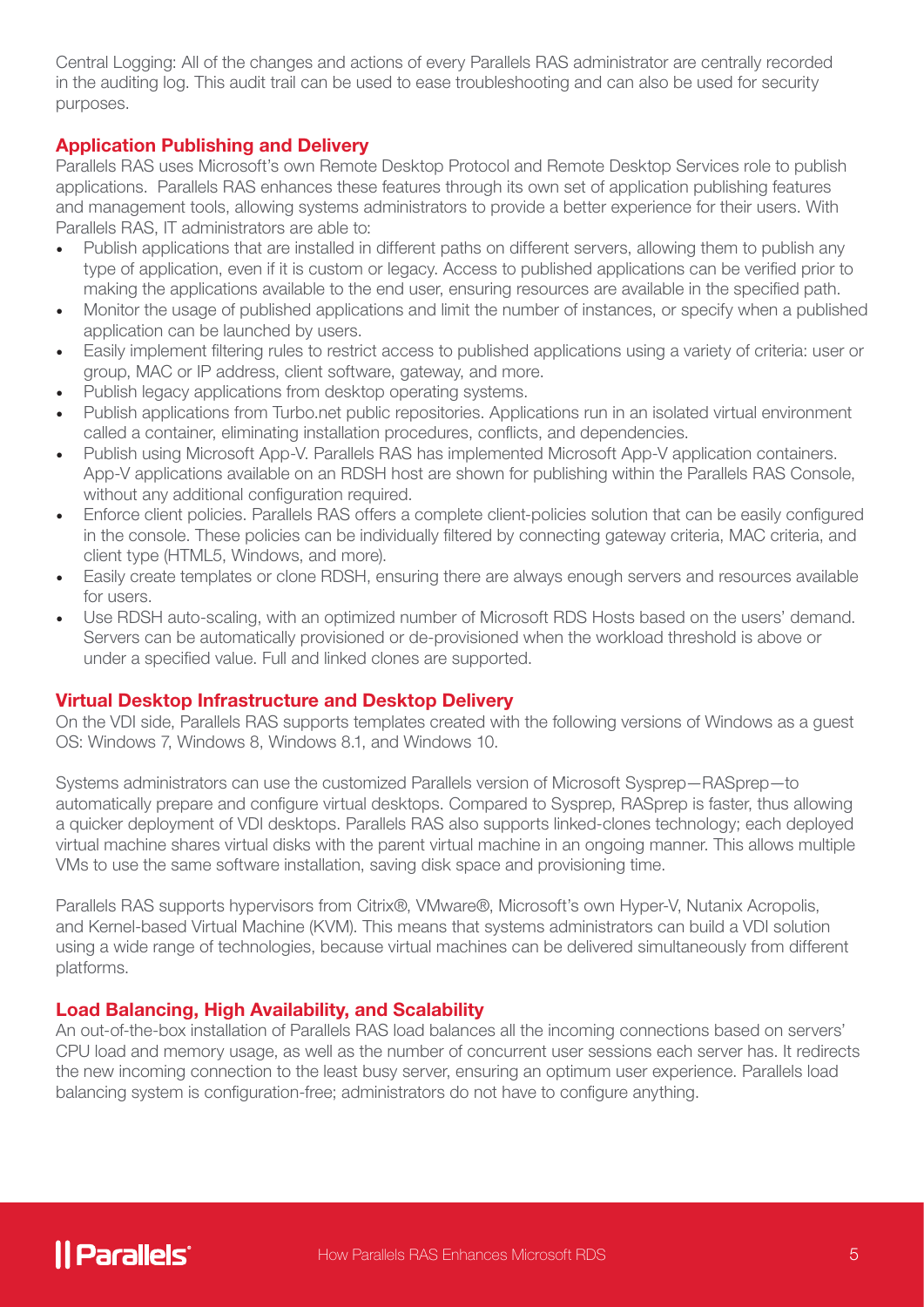High Availability Load Balancing (HALB) can distribute load among the gateways based on the resources available, making front-end access highly available and improving the user experience. Load balancing is available out of the box at no additional cost and without complex network configuration or dedicated hardware.

Parallels RAS was designed with scalability in mind. Adding new components to an existing farm is very easy. Most tasks can be done via a wizard from the central configuration console, including the configuration of multisite environments.

#### Support for a Wider Variety of Operating Systems and Mobile Devices

End-user software deployment is one of the most problematic tasks for systems administrators when setting up an application delivery and virtual desktop solution. Parallels RAS users will appreciate that Parallels client software can be installed on popular operating systems such as Windows, Mac, and Linux. It can also be installed on any type of mobile device, such as popular Android™ and iOS phones, tablet computers, and Raspberry Pi devices, thus having bring-your-own-device (BYOD) support out of the box.

Parallels RAS provides a superior user experience on mobile devices. Administrators can create personalized keystroke shortcuts using the Parallels RAS Quick Keypad. Users can use a virtual Dumbo mouse or physical SwiftPoint mouse to transform an iPad<sup>®</sup> or iPhone<sup>®</sup> device into a workstation on the fly.

To enhance security of a Parallels RAS farm and to help end users choose secure passwords, the password policy is enforced directly on the Parallels Client side. It rejects passwords that are too simple and lets the users know whether their password meets the required criteria.

Parallels RAS also has a "clientless" HTML5 Client. Users can access published applications and virtual desktops via the HTML5 Client by using an HTML5-compatible browser, such as Google Chrome™, Firefox®, or Internet Explorer®.

The HTML5 Client includes nearly all "full client" features. With the latest version of the HTML5 Client, users are able to upload files from their local device to the server running the published application by simply dragging and dropping the files.

The Parallels Windows Client and HTML5 Client also support white labelling. Customize with a color scheme and logo so it has the same look and feel of your business solutions.

#### Client Management and Helpdesk Support

When working with a large and complex infrastructure, it is important to have the right tools to simplify client management and helpdesk support.

Parallels RAS provides a comprehensive client management solution for Windows 7, 8.x, and 10. Parallels RAS allows systems administrators to shadow not only their users' sessions, but also the Windows device: remotely start, shut down, lock, and log off end-user terminals. It is also possible to configure users' policies, such as disabling the use of removable drives or print screen, deploying firewall rules, and setting up a device in kiosk mode (transforming a personal computer into a thin-client look and feel).

Reporting and monitoring are vital tools for businesses. They allow management to keep track of employees' productivity and allow administrators to monitor infrastructure usage, enabling them to plan ahead and ensure they always have enough resources. Once configured, systems administrators can use Parallels RAS reporting to generate a wide variety of reports, including user session activity, devices used, session activity on the server, server health reports, and many more.

#### Use Parallels RAS to Enhance Your Microsoft RDS Infrastructure

As this white paper highlights, Parallels RAS allows you to enhance your Microsoft Remote Desktop Services infrastructure, enabling you to offer a superior application and virtual desktop delivery solution.